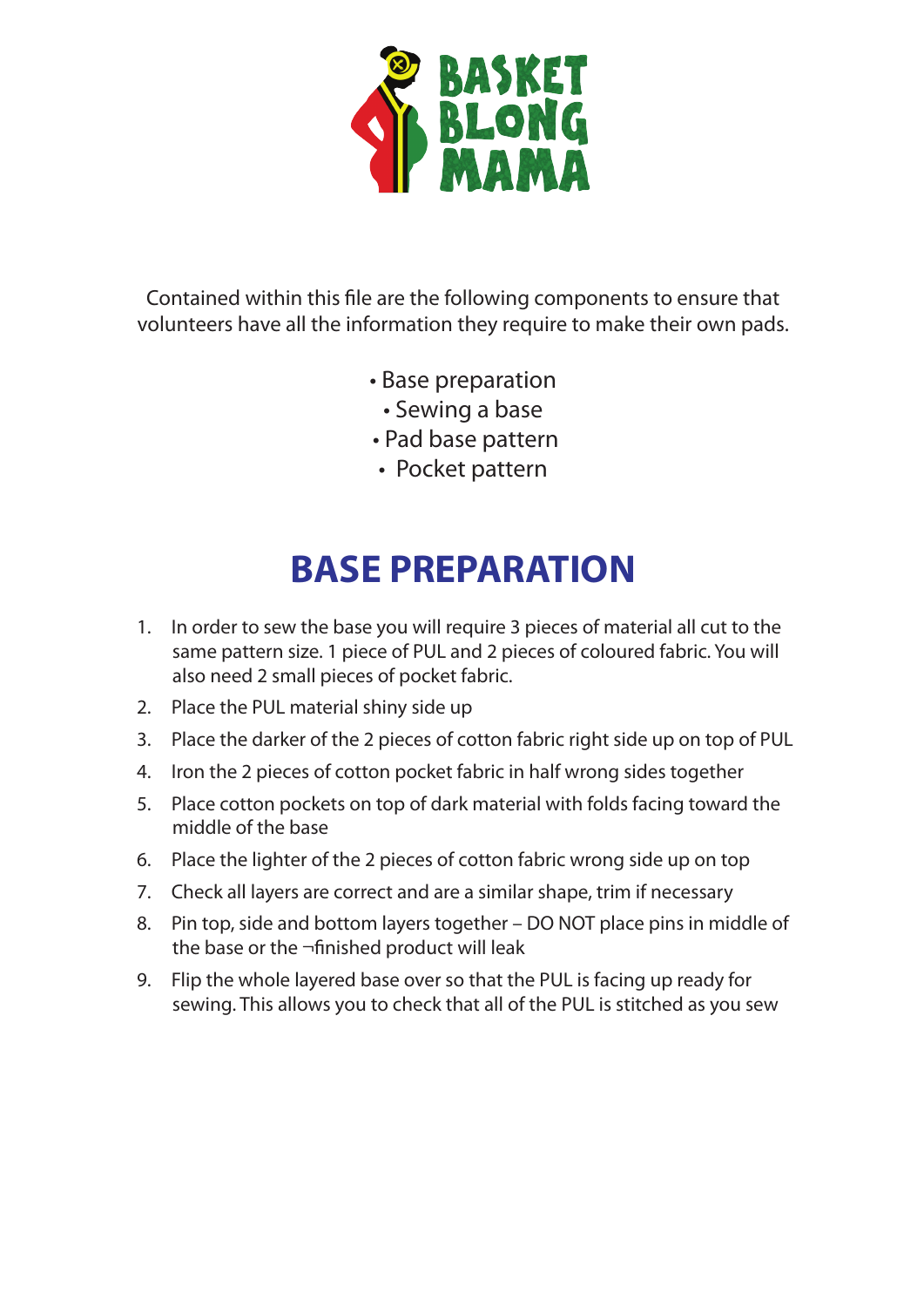

## **SEWING A BASE**

- 1. Collate all pieces of fabric as per Base Preparation (Page 1)
- 2. Sew along stitching as shown in Fig. A, double stitch at points circled and leave an opening in the seam as highlighted.
- 3. Trim edges and cut into corners where indicated (Fig. B). 4 small cuts is enough.
- 4. Turn inside out and iron front and back. Take note that sewing isn't compromised when poking out corners.
- 5. Trim material at both ends to ensure all layers are equal length.
- 6. Turn over pockets.
- 7. Hand or machine stitch the remaining opening.
- 8. Snap Fastner will be attached to finished product and keep in place when in use.

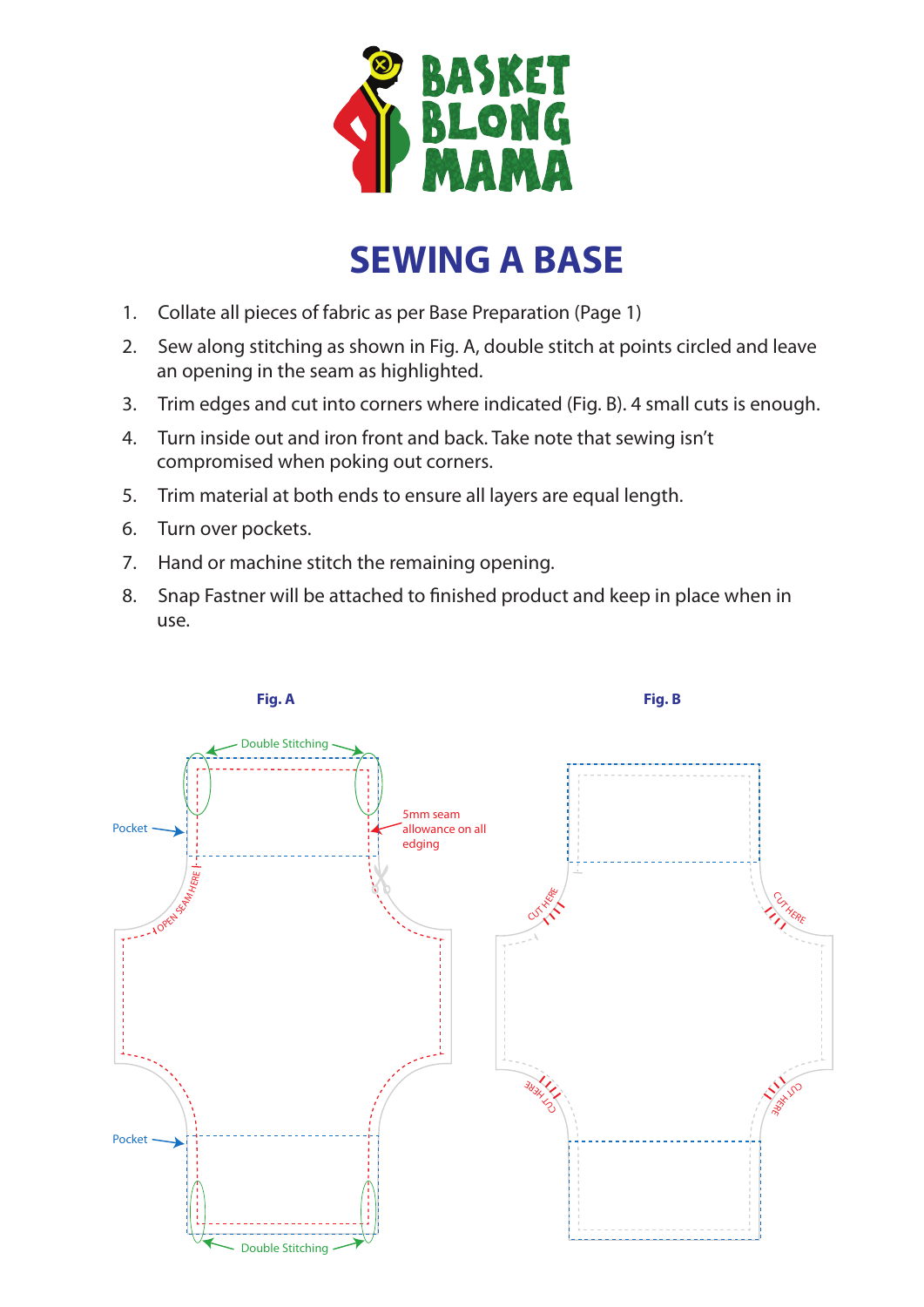